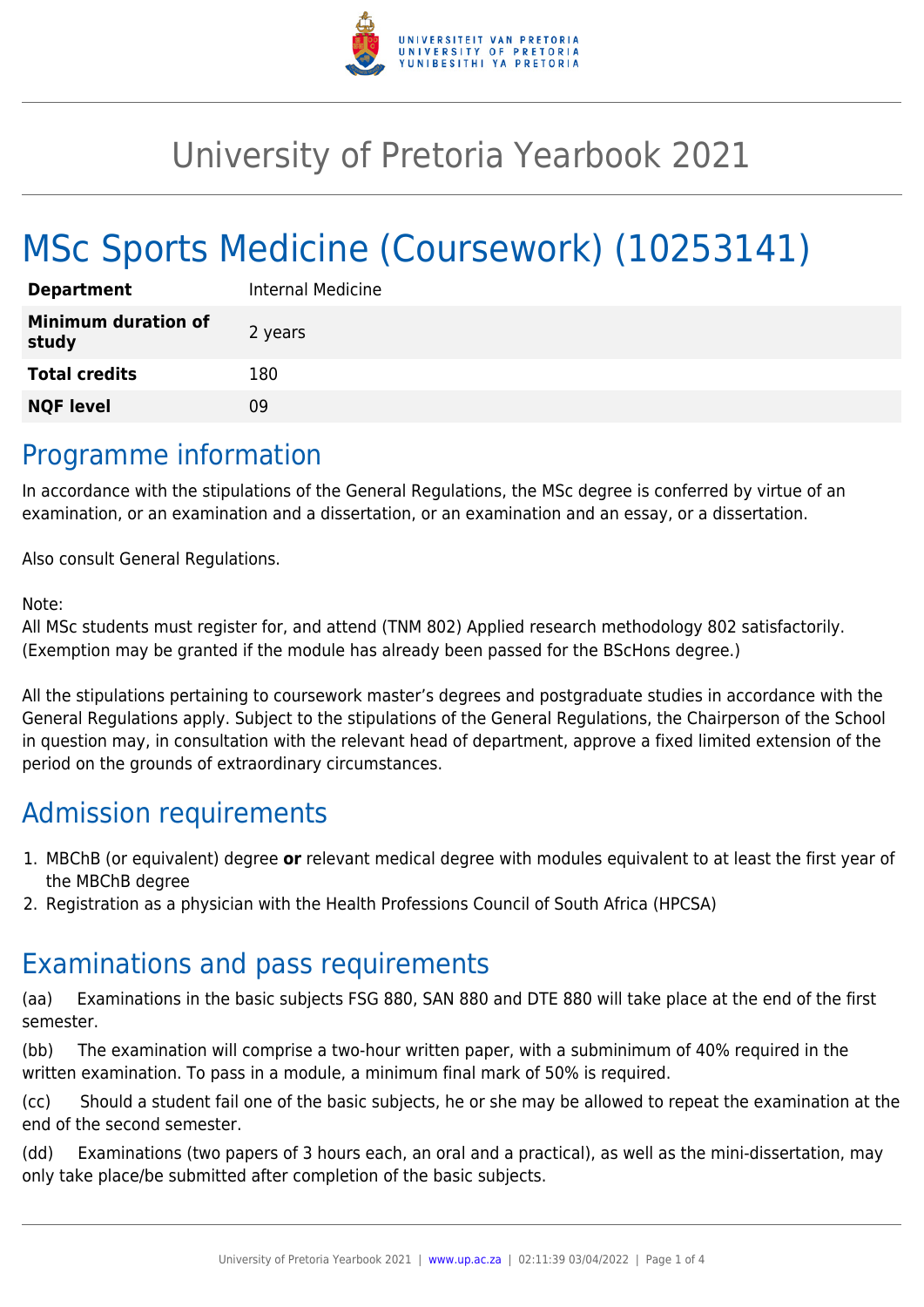

## Pass with distinction

The MSc (Sports Medicine) will be conferred with distinction on students who obtain a mark of at least 75% in both the mini-dissertation (SGN 896) and SGN 800 Sports medicine.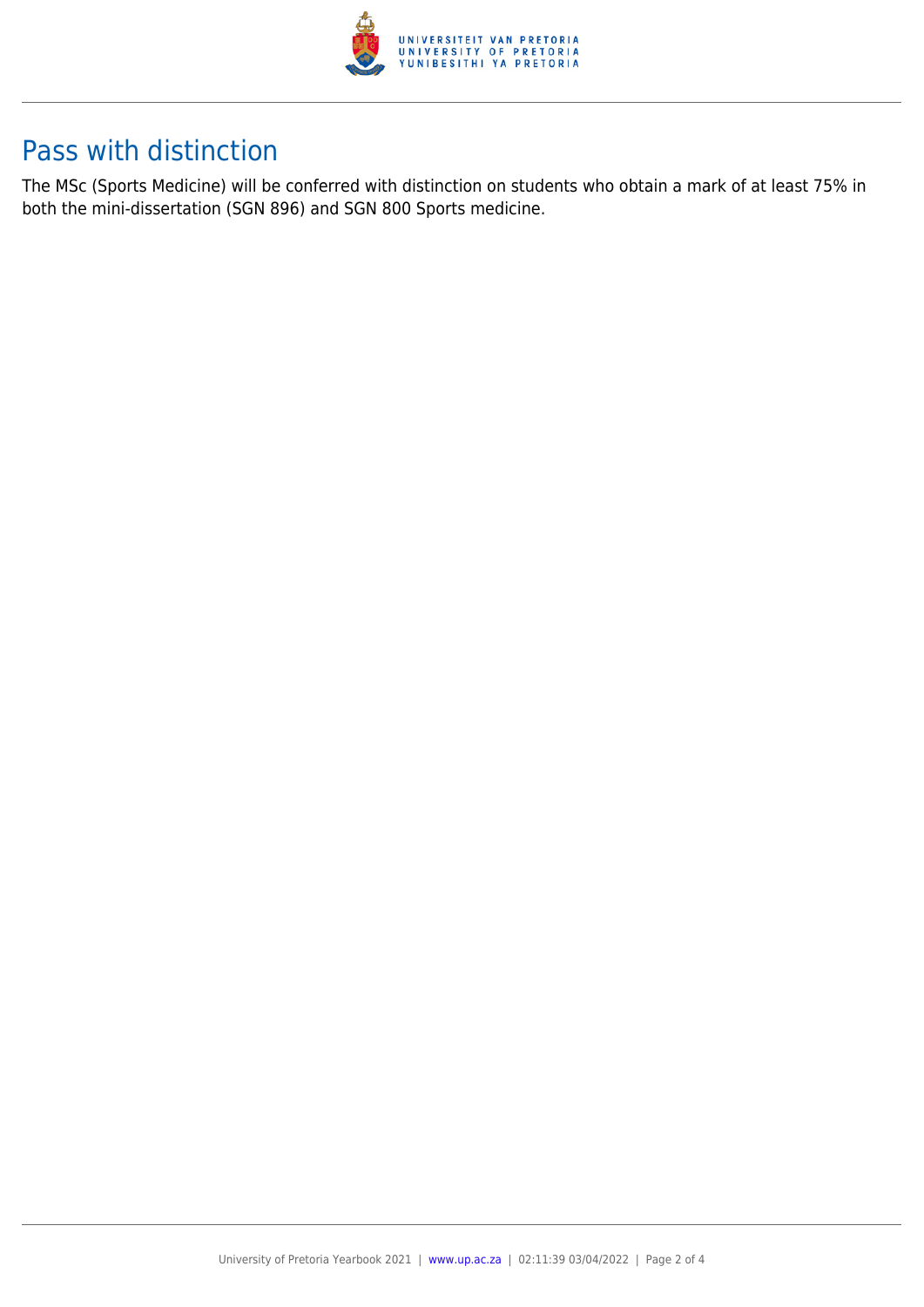

# Curriculum: Final year

**Minimum credits: 180**

### **Core modules**

#### **Sports nutrition 880 (DTE 880)**

| <b>Module credits</b>         | 12.00                          |
|-------------------------------|--------------------------------|
| <b>NQF Level</b>              | 09                             |
| <b>Prerequisites</b>          | No prerequisites.              |
| <b>Contact time</b>           | 8 lectures per week            |
| <b>Language of tuition</b>    | Module is presented in English |
| <b>Department</b>             | <b>Human Nutrition</b>         |
| <b>Period of presentation</b> | Semester 1                     |

### **Sports physiology 880 (FSG 880)**

| <b>Module credits</b>         | 12.00                          |
|-------------------------------|--------------------------------|
| <b>NQF Level</b>              | 09                             |
| <b>Prerequisites</b>          | No prerequisites.              |
| <b>Contact time</b>           | Total of 15 lectures           |
| <b>Language of tuition</b>    | Module is presented in English |
| <b>Department</b>             | Physiology                     |
| <b>Period of presentation</b> | Year                           |

#### **Sports anatomy 880 (SAN 880)**

| <b>Module credits</b>         | 12.00                          |
|-------------------------------|--------------------------------|
| <b>NQF Level</b>              | 09                             |
| <b>Prerequisites</b>          | No prerequisites.              |
| <b>Language of tuition</b>    | Module is presented in English |
| <b>Department</b>             | Anatomy                        |
| <b>Period of presentation</b> | Semester 1                     |
|                               |                                |

#### **Sports medicine 800 (SGN 800)**

| <b>Module credits</b> | 30.00                                                                      |
|-----------------------|----------------------------------------------------------------------------|
| <b>NQF Level</b>      | 09                                                                         |
| <b>Prerequisites</b>  | No prerequisites.                                                          |
| <b>Contact time</b>   | 2 practicals per week, 25 lectures per week, 4 discussion classes per week |